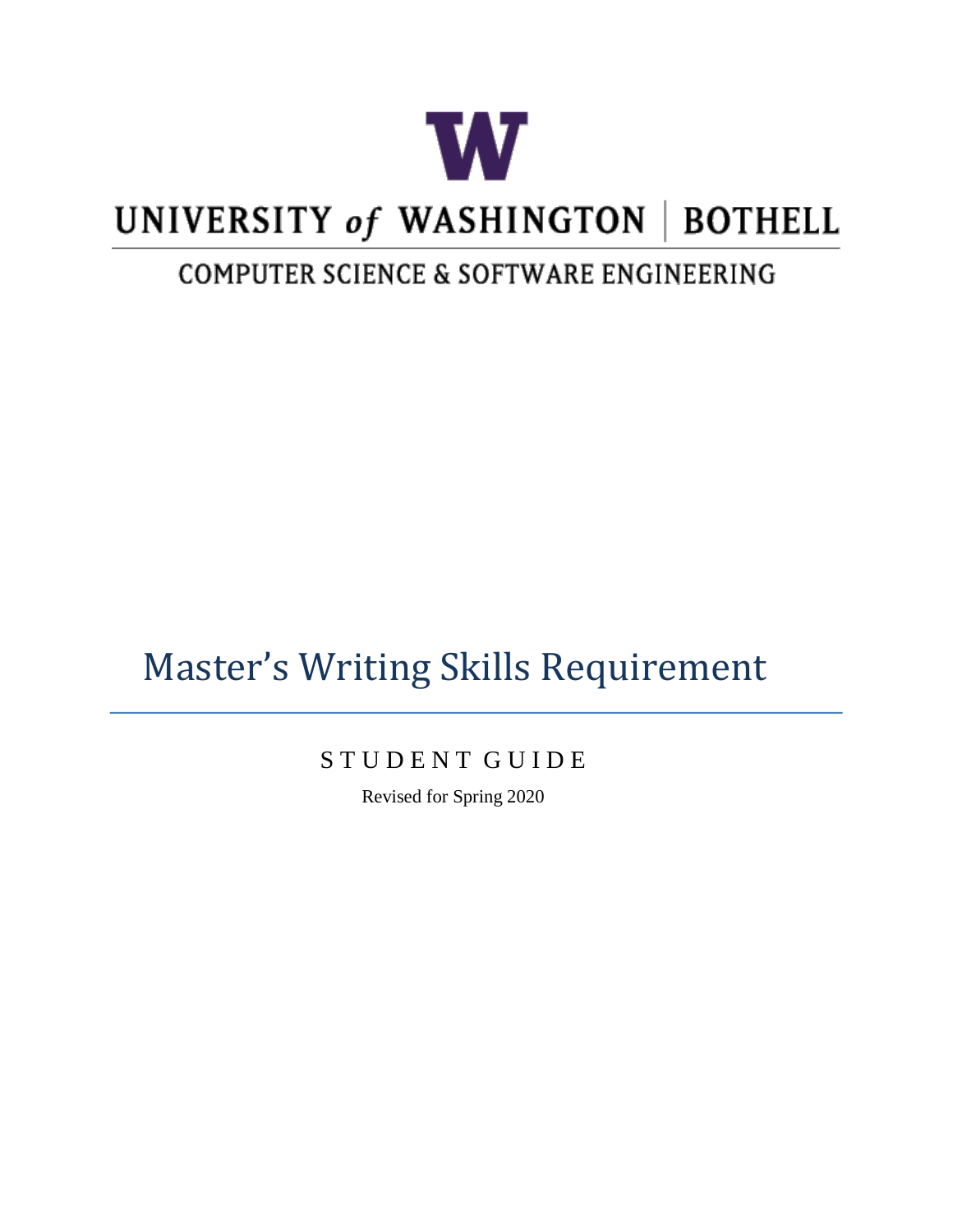## **MASTER'S WRITING SKILLS REQUIREMENTS: AN OVERVIEW**

The Master of Science in Computer Science and Software Engineering and the Master of Science in Cyber Security Engineering degrees both require scientific writing at an advanced level. For most courses, students are expected to produce written work, including exams, scientific papers, proposals, wiki pages, reports, design documents, and oral presentations.

In addition to these assignments, writing is a major component of both the capstone project and thesis options. Students are required to submit proposals, status reports, and a substantial final project paper or thesis, including abstract and all required sections, and to prepare a quality defense presentation (slide deck).

## **MASTER'S WRITING SKILLS COURSES**

With these general program writing requirements in view, Computer Science and Cyber Security students may be required to take two courses: CSS SKL 511 and CSS SKL 594.

## CSS SKL 511 "Technical Writing Skills"

**Course Description:** Refer to the online course catalog for the official course description.

This course provides an introduction to the purposes, forms, style, and delivery mechanisms of scientific writing for courses in the Master's curriculum. In addition, this course hones library research skills and techniques for refining a research topic. While emphasizing skills for current and future assignments, this course also covers the project/thesis proposal and looks forward to the capstone writing project/thesis.

When should I take CSS SKL 511? To provide the greatest benefit in terms of your success in your courses, CSS SKL 511 should be taken at the beginning of the program.

## CSS SKL 594 "Scientific Writing"

**Course Description:** Refer to the online course catalog for the official description.

This course is focused on the capstone project paper or thesis. Its workshop format provides a framework for producing quality documents, section-by-section, through an iterative process of 1) understanding writing goals and formal requirements for each section of the paper, 2) planning and drafting, and 3) revising and polishing based on feedback.

When should I take CSS SKL 594? This course is taken when you are ready to begin writing your Master's project paper or thesis.

For most students, the best time to take CSS SKL 594 is the quarter before you plan to defend. By this time your proposal will have been approved, and you will have a good idea of your method, including specific tools, and of what constitutes success. Although you will likely not yet have completed your research or have results – and you may even be refining some of the components of your method – you can still begin outlining, planning, and drafting all sections of your scientific paper.

In contrast, taking the course in the same quarter that you plan to defend, i.e., trying to write the paper as you complete your research or project, may mean you get less benefit from the course.

 $1 \}$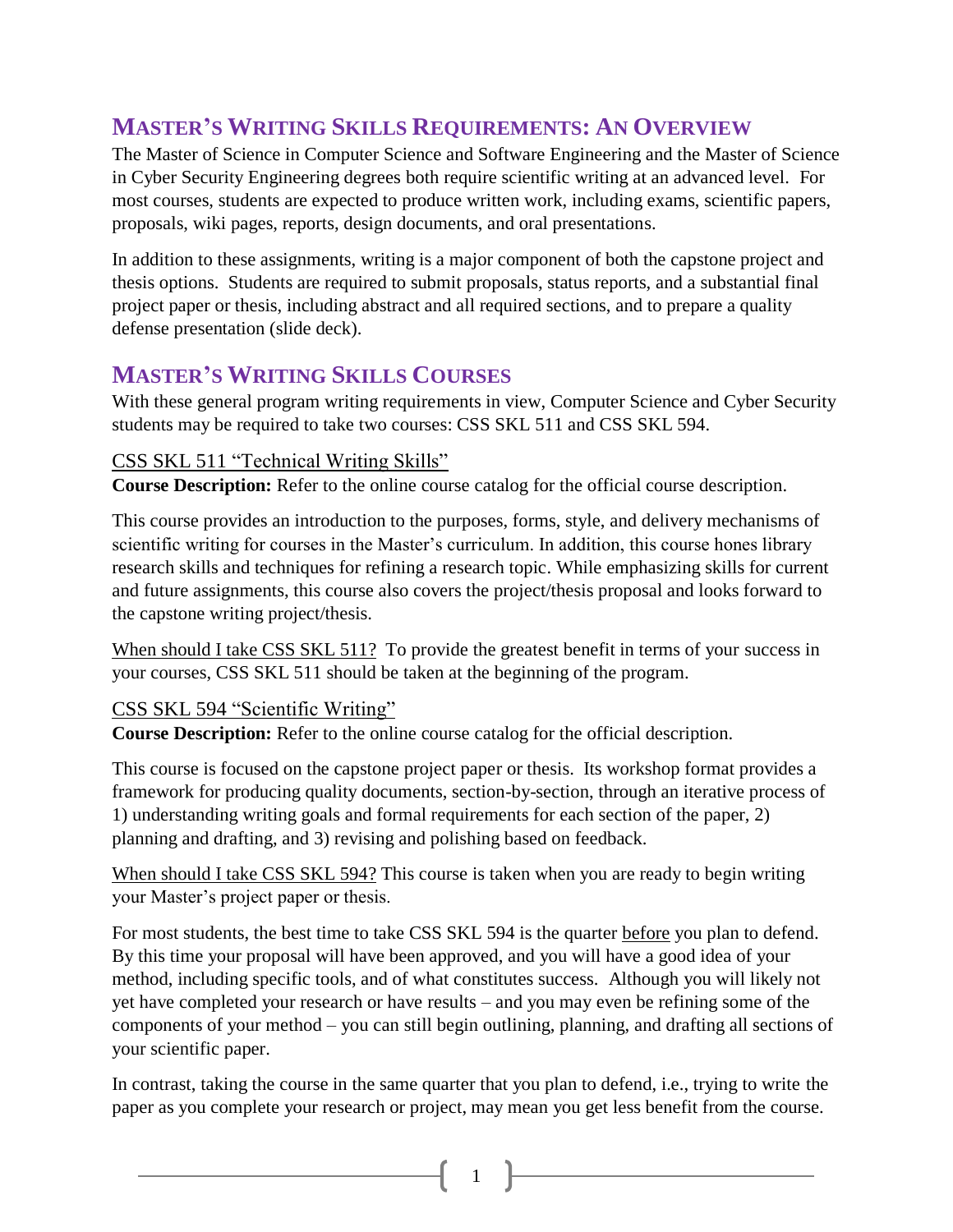## Course Structure and Homework

Both courses meet weekly, for one 2-hour session. As much as possible, classes are centered on group discussion and group activities, for which students prepare with homework.

CSS SKL 511 homework covers a range of Master's writing and presentation topics; CSS SKL 594 homework is focused on understanding and producing a quality project paper or thesis.

## Grading

Both courses are graded Credit/No Credit. To receive credit, students must complete at least 80% of assigned work and participate in at least 80% of in-class group activities and discussions.

## **MASTER'S WRITING SKILLS ASSESSMENT TEST**

New students take the Writing Skills Assessment Test in their first quarter in the Master's program.

Purpose: The test is designed to provide feedback to individual students about their readiness for the writing requirements of your Master's courses, including capstone work. It is also an opportunity for students to demonstrate their current writing skills – general, technical, and scientific – and, potentially, be waived from the requirement to take CSS SKL 511 and/or CSS SKL 594.

- Students who choose not to take the Master's Writing Skills Assessment Test will automatically be required to successfully complete both CSS SKL 511 and CSS SKL 594, as part of their degree requirements.
- Students who take the Assessment Test and do not meet the required competency level (76%) will be required to complete and pass one or both of the described writing courses. In other words,
	- o Students who score greater than 75% on 511-relevant questions are not required to enroll in CSS SKL 511
	- o Students who score greater than 75% on 594-relevant questions are not required to enroll in CSS SKL 594

The test is designed to assess student capabilities in a range of skills relevant to the best practices of scientific writing. It is specifically is designed to evaluate 3 categories of competencies:

- 1) General writing competencies, including
	- a. Paragraph structure, development, and coherence; topic sentences and transitions
	- b. Sentence structure
	- c. Standard English grammar and punctuation
	- d. Formal tone
	- e. Avoiding gender bias or sexist language, and being inclusive of all cultures
- 2) Technical writing competencies (CSS SKL 511), including
	- a. Organizational patterns (e.g., process, chronological/instructions, compare/contrast)
	- b. Conventions for graphics (figures, including charts, graphs, etc.)

2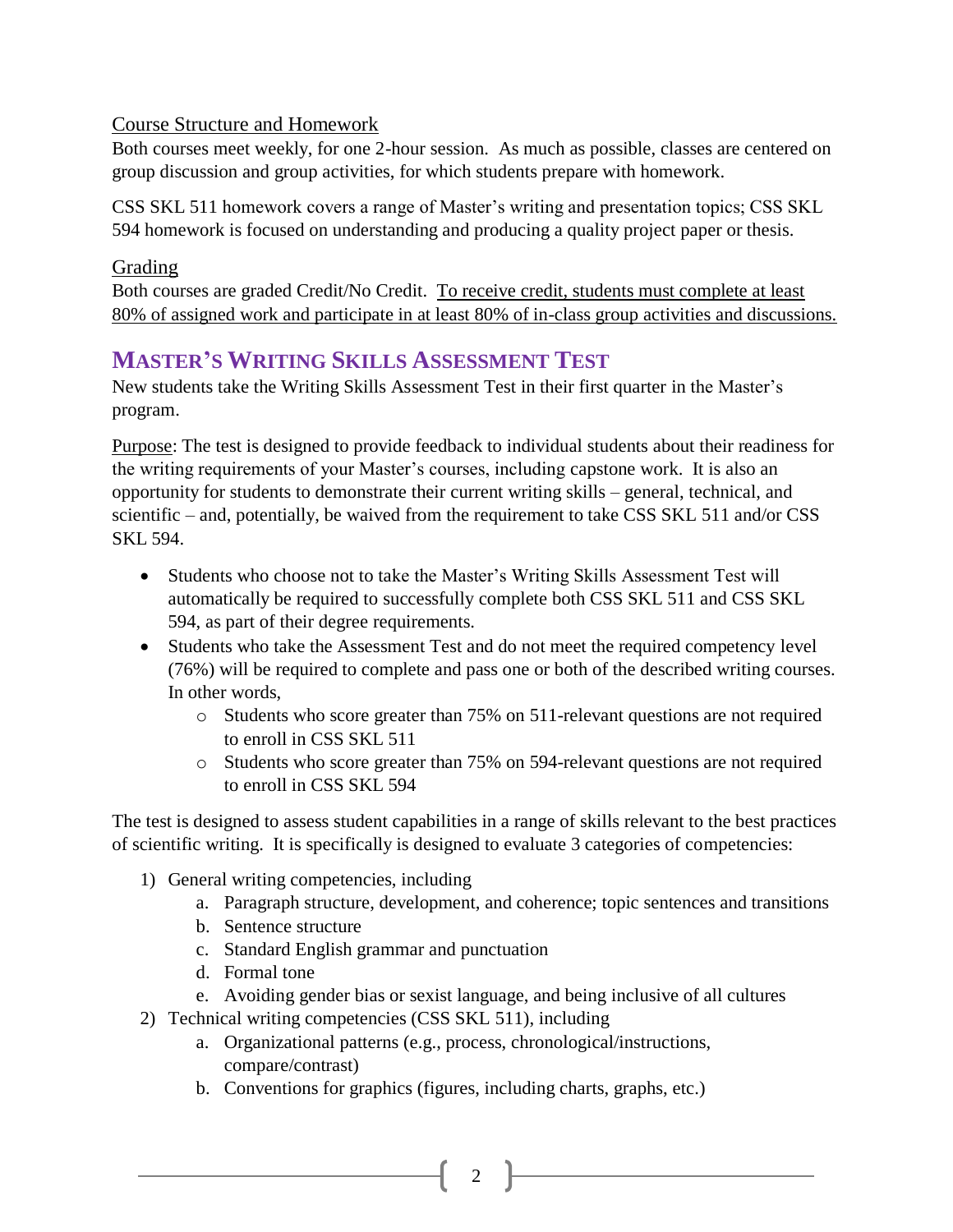- c. Efficient, objective technical-writing style
- d. Refining a research topic; understanding the research process
- e. Knowing correct citation forms and how to use these.
- 3) Scientific writing skills (CSS SKL 594), including
	- a. Understanding the purposes, emphases, and forms of the scientific paper, including specific sections (Abstract, Introduction, Results, etc.)
	- b. Paragraph focus, structure, and development in specific sections of the scientific paper
	- c. The ability to coherently and clearly discuss data presented in tabular or graphic form
	- d. Integrating others' work into your writing.

(For a summary of the competencies evaluated, refer to the rubric, which is available on the Master's Program web page).

Test questions are balanced between those that emphasize 511 and 594 competencies, respectively; general writing skills are evaluated for all responses.

### How is the test scored?

Scoring is holistic, i.e., evaluators consider both content (knowledge) and writing skills, whether general or specific to CSS SKL 511 or 594, in evaluating student responses.

### When is the test administered?

The test is typically administered in the first or second week of October (test dates vary with the academic calendar, from year to year). At least one week before the test date, students are contacted by the program office to ask whether they plan to take the test; students who opt out are thereby automatically agreeing to enroll in both courses. At this time, details of the test administration, including the test date and time, are provided.

### Plagiarism

The test is designed to give individual students important information about their readiness for Master's coursework. This readiness is a function of general writing skills and specific technical- and scientific-writing competencies, including the ability to articulate and apply an understanding of purposes, forms, and conventions. Your responses should reflect your own understanding. Accordingly, students may not use outside resources while taking the Assessment Test. Plagiarism, including using outside sources, will result in a score of 0 for the entire test, i.e., the student will need to enroll in both CSS SKL 511 and CSS SKL 594. Assessment Results

Based on assessment score, students may be required to take one or both of the Master's writing skills courses OR

- Students who score above 76% or better on the 511-relevant questions are not required to enroll in CSS SKL 511, and/or
- Students who score 76% or better on the 594-relevant questions are not required to enroll in CSS SKL 594.

3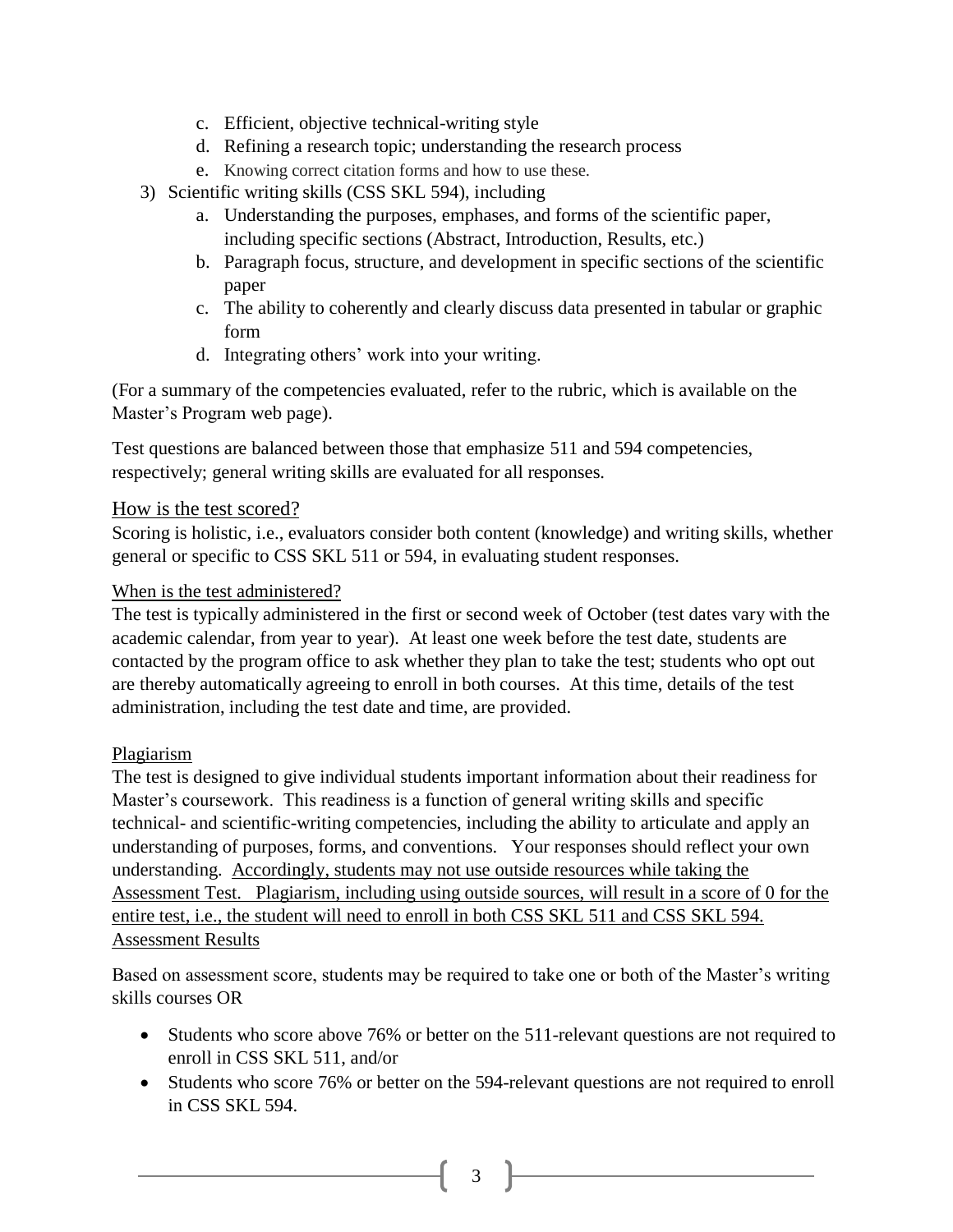The program will notify you of your score in time for you to register for 511 or 594 for the following quarter.

## **FREQUENTLY ASKED QUESTIONS**

## Is it possible for students to prepare before taking the Master's Writing Skills Assessment?

Because technical and scientific writing are skills developed over time, studying over a short period of time (i.e., cramming) is not likely to significantly improve your score. Brushing up on grammar may provide a marginal benefit. Reading about technical/scientific writing and/or the structure of the scientific paper – or better yet, reading scientific papers– may help you on some questions.

### Can students get DRS accommodations for this assessment?

Your experience with the test is important to us. If you have already established accommodations with Disability Resources for Students (DRS), please communication your approved accommodations to the Graduate Program at your earliest convenience, so we can discuss your needs prior to taking the test.

If you have not established services through DRS, but have a temporary health condition or permanent disability that requires accommodations (conditions included, but are not limited to mental health, attention-related, learning, vision, hearing, or other physical or health impacts), please contact DRS at 425-352-5307. DRS offers resources and coordinates accommodations for students with disabilities and/or temporary health conditions. It is the policy and practice of the University of Washington to create inclusive and accessible learning environments for all students, consistent with federal and state law.

### How do students know when to take the assessment?

During student orientation, you will be provided with a schedule of events related to the assessment. Events include deadlines for 1) individual students notifying the program of their intention to take (or not take) the test; for letting the Graduate Program Coordinator know of any DRS accommodations you require; 3) announcement of test administration protocols; and notification of student scores.

### Can students take the Master's writing skills courses even if they score above 75% on the assessment?

Yes. Because the specific forms and conventions of scientific writing may be unfamiliar, most students, regardless of their general writing skills, will benefit from taking 511 and 594.

### Are scores the only determining factor in the decision to take the Master's writing skills courses?

No. In some cases, regardless of assessment scores, your faculty advisor or another faculty member, may ask you to take one or both courses. For example, if your project or thesis advisor believes you would either a) benefit from the course or b) have difficulty completing the writing portion of the capstone project or thesis, they may recommend that you take 594. Finally, you